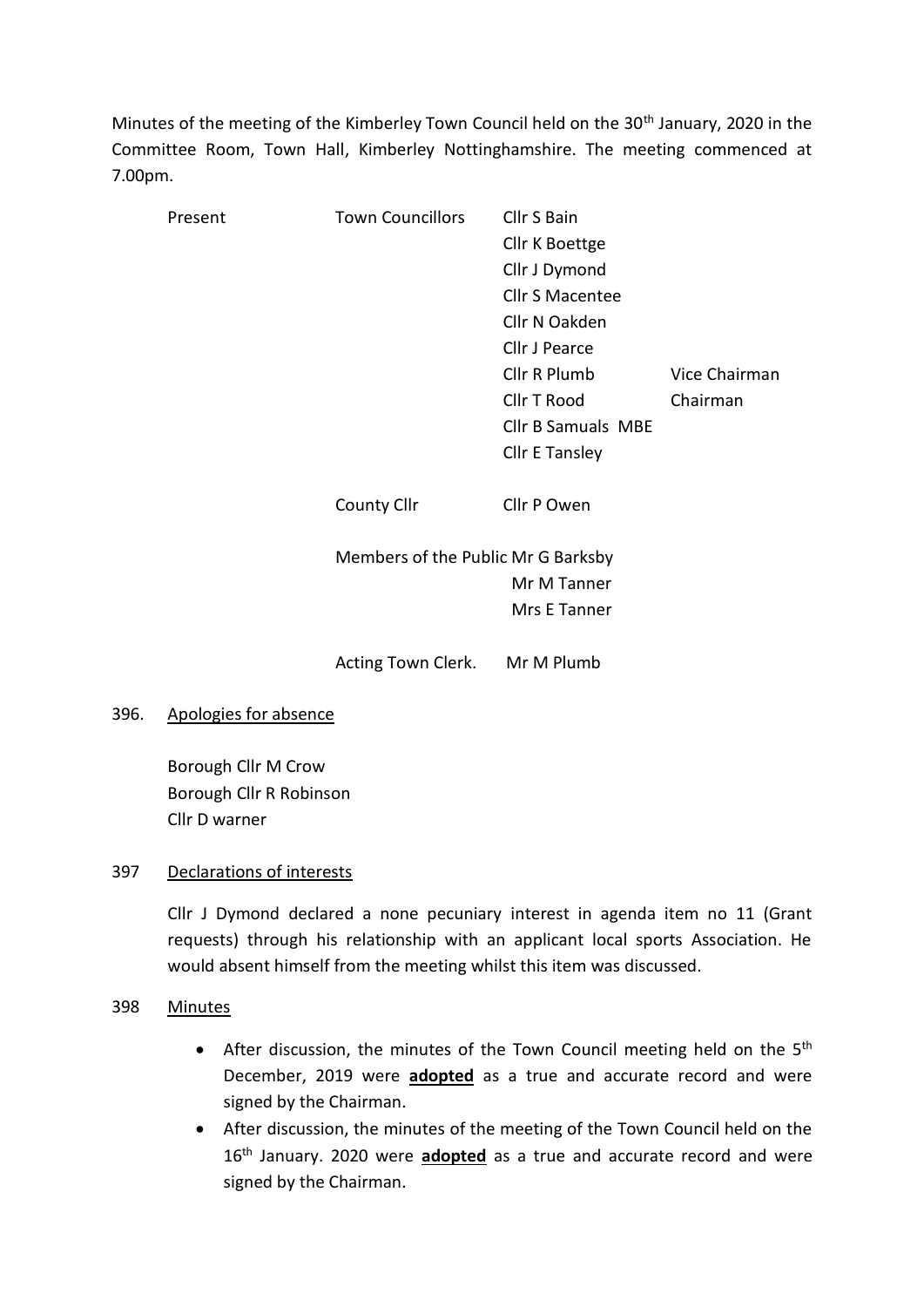# 399 Matters arising from the minutes.

Town Council meeting 5<sup>th</sup> December 2019

- Minute 372. Land Registry records. Continuing research through Councils records.
- Flooding incident. Borough Council confirmed full consultation with Road Drainage and Severn Trent Authorities had taken place
- Conservation Area. Babbington Village. Request made to the Borough Council (agenda item)
- The meeting noted that the Chairman had represented the Town Council at the recent Holocaust Day. Cllr. Dymond also attended

# Town Council meeting 16<sup>th</sup> January 2020

• Completion of External Audit for financial year 2018/19. Public Notices now displayed. Auditors have been asked for further information upon a challenge received against the accounts. Response is awaited.

Councillors referred to past discussions regarding the Brewery site re development. They expressed serious concerns in relation to excessive removal of existing trees in the vicinity and surrounding area of the development and "mud mess" on the road by Site Developers Lorries. **Agreed** Further representations to be made to the Borough Council

# 400 County/Borough Councillors report

Borough Cllr R Robinson had submitted an e mail report upon various matters including the Borough Councils current policies on developments in woodland areas, trees restoration, development within woodland areas, tree restoration and replanting, safeguarding proposed tram routes and Brewery Wood redevelopment. **Report noted.**

County Cllr P Owen reported upon resurfacing works on RockSide, Mill Lane, and Turnberry Close, consultations upon Residents parking schemes, traffic regulation orders and a new County web site for reporting street lighting failures, road problems and potholes. **Report noted**

# 401 **Public question time.** (Standing orders temporarily suspended for this item)

Mr and Mrs Tanner expressed concerns in relation to parking problems on Jubilee Street

Street repainting of double yellow lines. Also of concern is the presence of mud and debris from Contractors vehicles on Awsworth Lane. **Reports noted**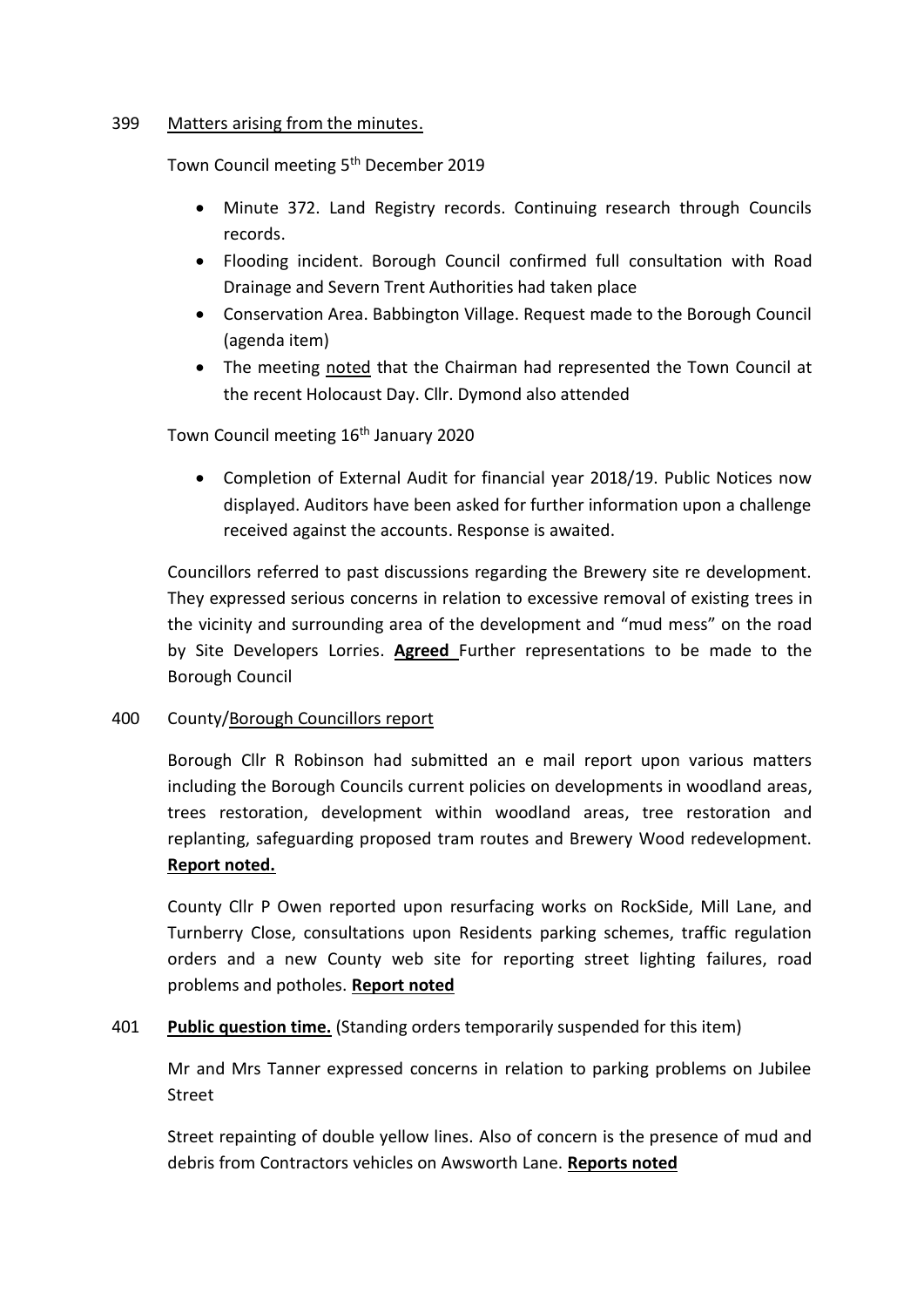### 402 Planning Applications

The Acting Town Clerk reported that no new planning applications for significant developments had been received. He gave details of a road works notice for the A 610 proposal in March 2020. **Noted**

### 403 Parish Hall/Recreation pavilion. Structural Survey report

The Acting Town Clerk reported the receipt of the final report from the Vinden Partnership. The report was extensive and detailed and full copies had been supplied sufficient for all Councillors. They were available for collection after the meeting. He advised Councillors to take time to read the report details in order for the Town Council to discuss and determine its important policy options for the future, at the next meeting of the Town Council (February 2020). **Noted**

#### 404 Account for payment.

| SUPPLIER PAYMENT SCHEDULE  |                                 |                    |
|----------------------------|---------------------------------|--------------------|
| <b>NAME</b>                |                                 | <b>AMOUNT</b><br>£ |
| H W MARTIN                 | CHRISTMAS LIGHT SWITCH ON       | 1050.00            |
| <b>TURBO DRAIN</b>         | SCHOOL HOUSE DRAINAGE PROBLEM   | 160.00             |
| NOTTS CC                   | PENSIONERS CHRISTMAS MEALS      | 172.80             |
| <b>W DALEY</b>             | <b>LEGIONAIRE TESTING</b>       | 30.00              |
| <b>MBF ELECTRICAL</b>      | <b>CHAPEL ELECTRICS</b>         | 216.00             |
| <b>HSG</b>                 | <b>NAPPY BINS</b>               | 36.00              |
| M ROOD                     | CHAPEL VIWING/WEDDINGS DECEMBER | 50.00              |
| PKF LITTLEJOHN             | AUDIR 2018/2019                 | 720.00             |
| <b>DOLLIE DUSTERS</b>      | PH CLEANING                     | 200.00             |
| <b>CARTILIDGE PROJECTS</b> | SCHOOL HOUSE DRAINAGE PROBLEM   | 982.00             |
|                            |                                 |                    |

3616.80

The meeting **agreed** the above payments.

#### 405 Correspondence

The meeting **received and noted** the schedule of correspondence circulated with the agenda papers, upon correspondence received since the last Town Council meeting.

• Use of the large notice board Town Hall frontage. The Acting Town Clerk reported that the Leader of the Slimming World group (a hirer of the Parish Hall) has asked for permission to display notices on this notice board at the front of the Hall. He asked for the meetings response to this request. After discussion, the meeting **agreed** that in view of the Councils proposals for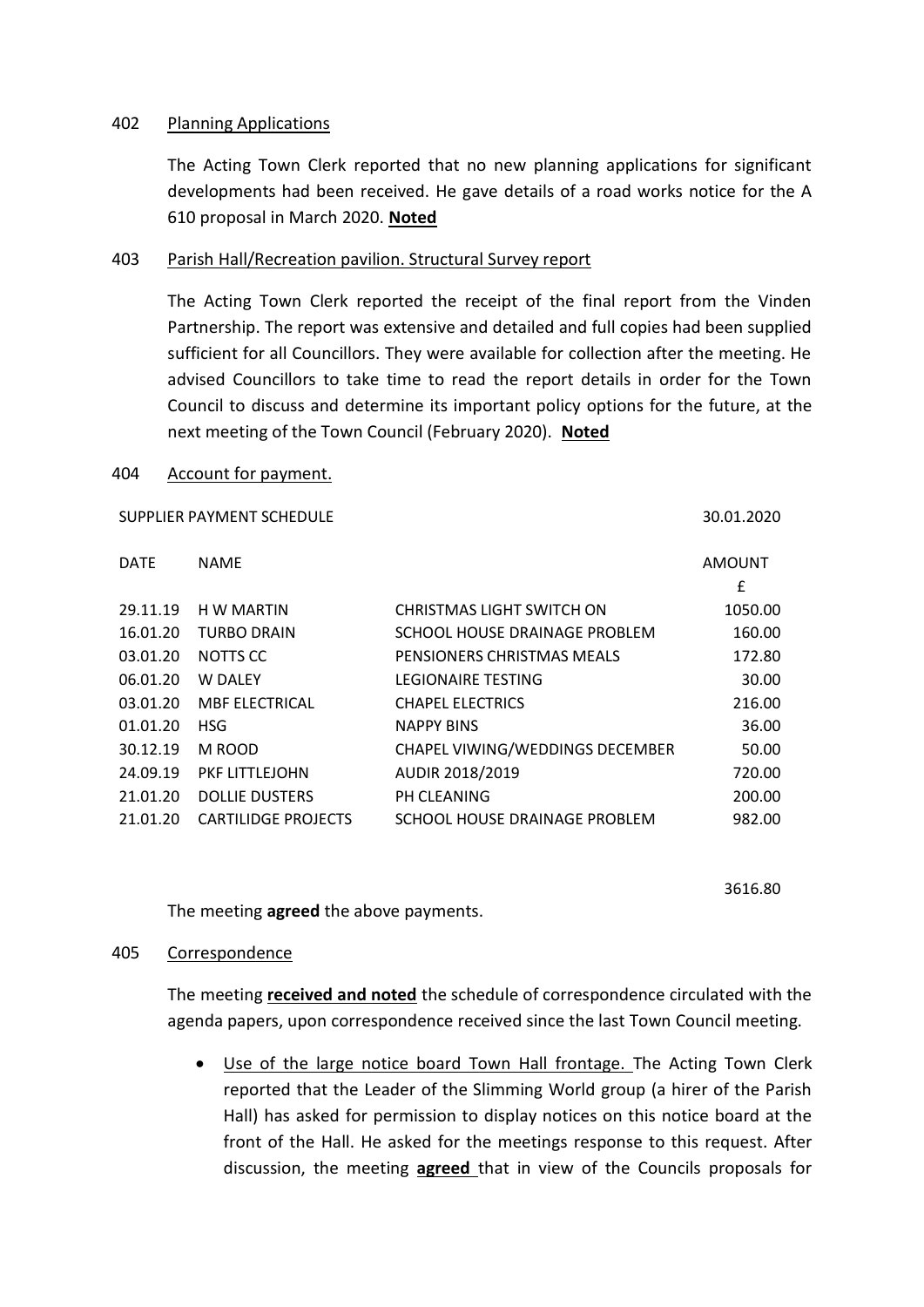Notice Board redevelopments, the request be not approved at the present time.

- Peter Jordon. Retirement. The Acting Town Clerk reported that he had been informed that Mr Jordon intended to retire from his work in the near future. The Chairman spoke of the extensive, commendable work carried out by Mr Jordon in his past capacity with a local news agency/paper and an extraordinary amount of quality photographic services for local community events over many years. The Acting Town Clerk (from past Local Council appointments) fully endorsed the Chairman's comments from his own experience. After discussion it was **resolved** to place on record, Kimberley Town Council's unreserved appreciation of Peters work in portraying the positive side of the communities' activities and events, both in the Kimberley Town and surrounding Communities.
- Donation. The meeting **noted** a message from Mr S Brunt that donations made in commemoration of Jean Brunt had raised £400. This money was going to the Haywood House Care House at the City Hospital. He thanked the Town Council for their contribution

# 406 Grants requests

(At this point, Cllr J Diamond having recorded a none pecuniary interest, absented himself from the meeting whilst this item of business was discussed).

The Acting Town Clerk reported the receipt of an application from the Kimberley Cricket Club for a grant from the Town Council in respect of cricket training for youngsters at two separate locations. The total grant requested was £1,540. After discussion, and on the presumption of additional sponsorship from other sources, the meeting **agreed** to the payment of grant requested

(Cllr J Diamond returned to the meeting)

# 407 Babbington Village. Request to designate the area as a formal Conservation Area

The Acting Town Clerk reported that in accordance with a previous Council decision, he had written to the Borough Council asking if Babbington Village and the surrounding area could be classified as a Conservation Area. In response, the Borough Council had inspected the area and had concluded that there is currently insufficient justification for the Village to be so classified. The reason given was that the existing houses had undergone significant changes, particularly roof lights, and dormer windows These changes had created changes to the original character of the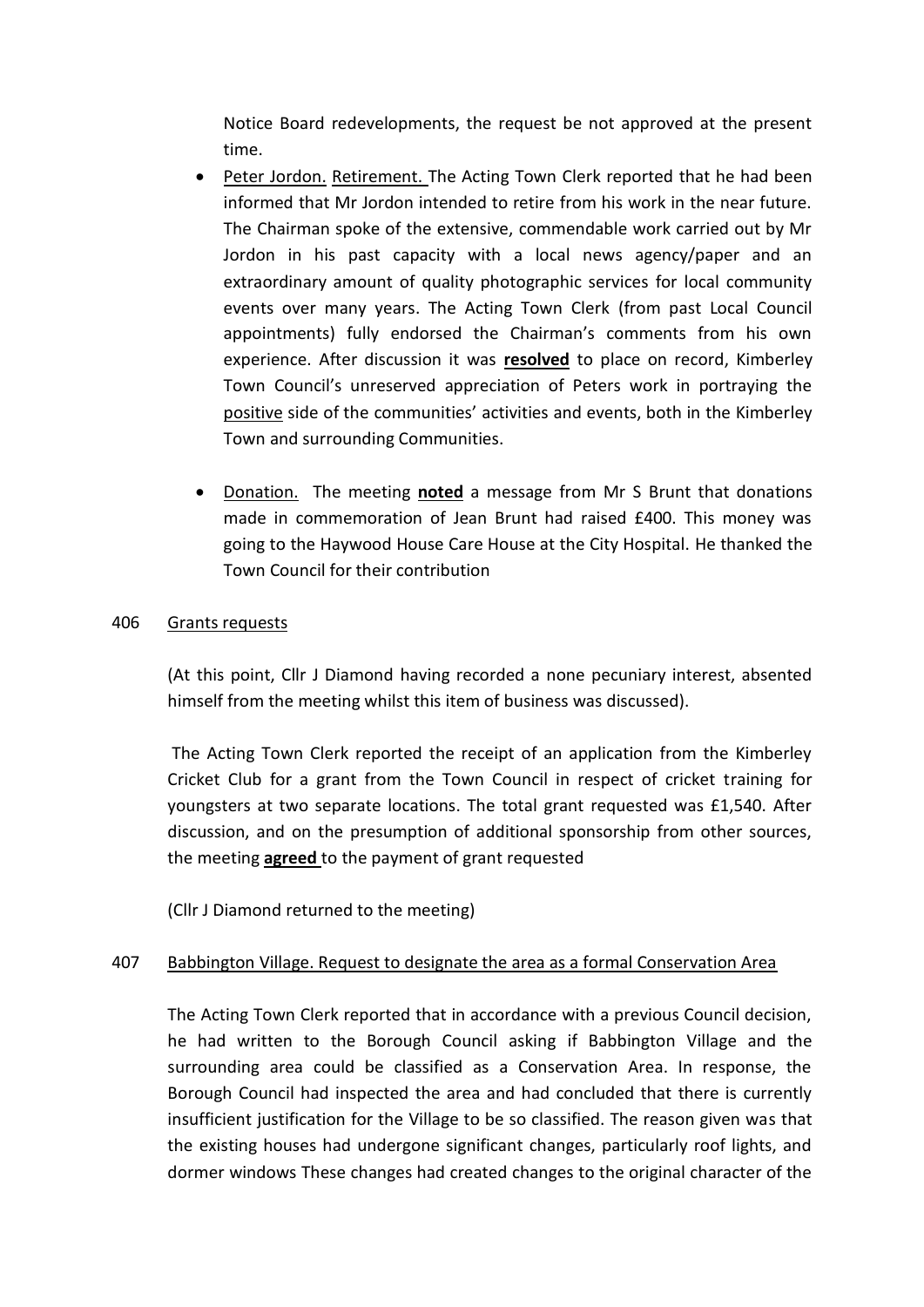Village. However, the Borough Council had suggested that additional specific policies might be included in the Development plan aimed at ensuring future extensions and alterations were in keeping with the current character of the Village. After a full discussion it was **agreed** that a site meeting be held to review the consequences of the Borough Councils response, **and** that, (in conjuction with any decision by the meeting in respect of the following item of business), a new consultation exercise with all registered voters in Babbington be arranged to identify the current views of the Residents.

# 408 Babbington Footpaths, Bridle Ways, and access

The Acting Town Clerk reported that, with the Town Council Vice Chairman, they had visited the County Council offices at Trent Bridge, Nottingham and met Neil Lewis. The purpose of the meeting was to review the present position relating to access routes between Babbington and Kimberley. Cllr Plumb had amassed a considerable amount of documentary and photographic evidence demonstrating that both footpaths and bridleways were in serious danger of being lost. The Acting Town Clerk had inspected the area of Babbington and had noted the presence of footpath signs both at Babbington itself (pointing to Kimberley) and at Kimberley (pointing to Babbington). Equally serious was that there was no direct road access to Kimberley, and its facilities, from Babbington. As a consequence, Babbington Residents had to drive some four miles through Awsworth to arrive at the Town which was situated ("as the crow flies") approx. one mile. This factor affected the level of Community safety.

After discussion it was **agreed**, that in conjuction with the previous minute record (407), the consultation with Babbington Residents was essential. Acting Town Clerk to action, in consultation with Town Council Chairman, Vice Chairman, Borough Cllr S Eason and County Cllr P Owen.

# 409 Meeting schedule. 2020/21

Circulated with the agenda papers (and attached to these minutes) was a report upon suggested dates of meetings for the year 2020/21. After discussion it was **agreed** to accept the proposed schedule with the inclusion of Finance Committee meetings (20/2/20, 23/4/20, and 18/6/20 plus other dates to be announced), the HR Committee, the Events Committee, and the Neighbourhood Planning Committee, all to be arranged as required.

# 410 Co option of New Councillors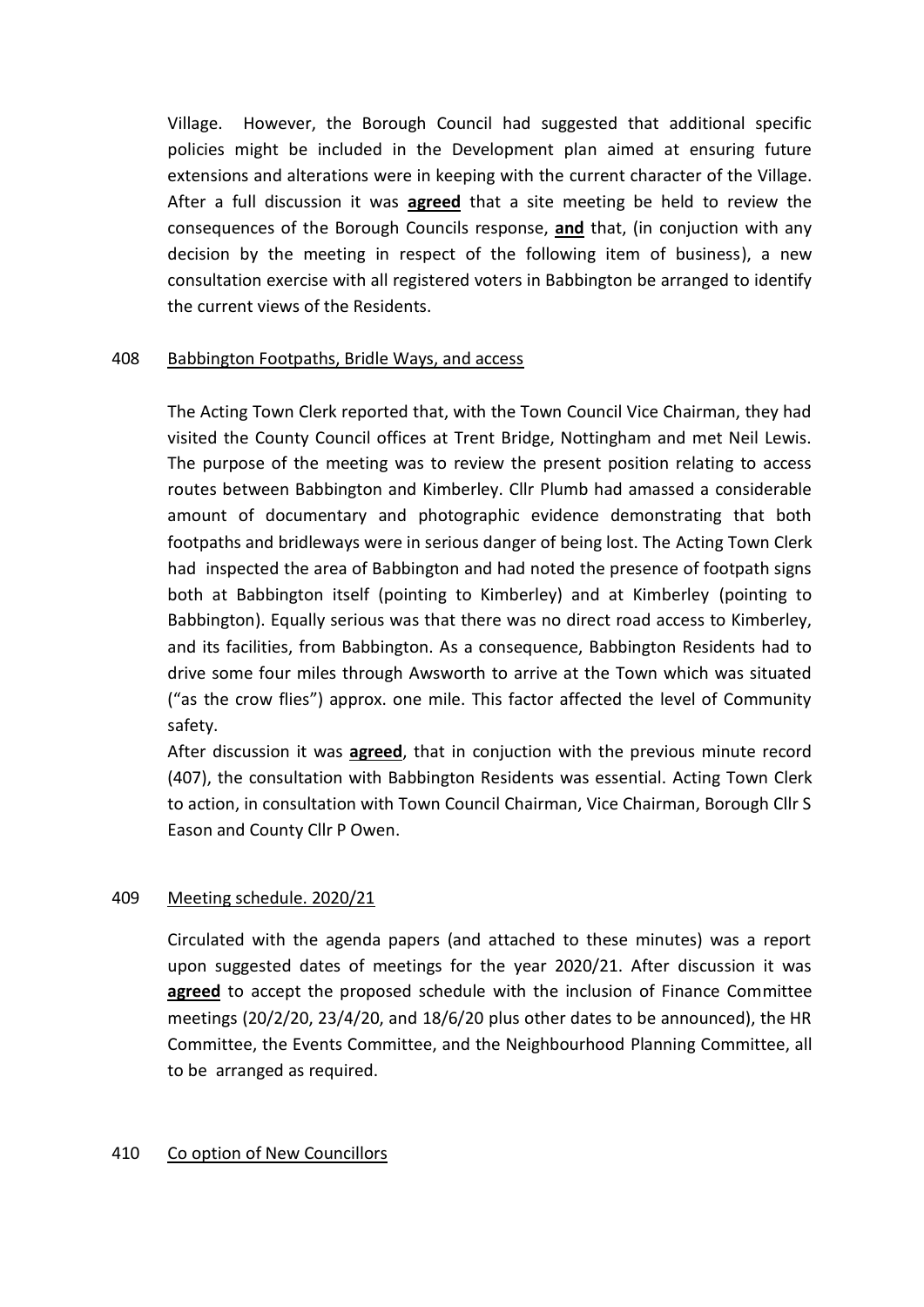Circulated with the agenda papers (and attached to these minutes), the Acting Town Clerk submitted a recommendation that a public notice (on notice boards and the Town Councils web page) be issued inviting nominations and/or expressions of interest, for co option into the four current vacancies. After discussion, it was **resolved** to adopt the Acting Town Clerks recommendations. Responses to be considered by the full Town Council.

# 411 Tree preservation Orders

The meeting considered specific and general incidents within the Town, of removal of trees with little evidence of replacement/replanting. Two examples were cited by Councillors. Firstly, the Brewery site development, and secondly the removal of trees along the main A610 by-pass. The Acting Town Clerk also reported upon an e mail received from Cllr Darren Warner, expressing concerns upon other tree removals at Knowle Park, Mill Park, and other road verges, without any apparent replanting. During the ensuing discussion, Councillors raised the questions about the operation of Borough Councils policies upon Tree Preservation Orders operation and the relevant environmental actions.

After discussion, it was **agreed** Acting Town Clerk to express the Town Councils increasing concern in this matter and to request more information upon systems which record tree removals and replacement in public area's and development sites.

# 412 Review of Leisure Facilities within the Borough

The Acting Town Clerk reported that an invitation had been received from the Borough Council (Leisure facilities) to attend a Community consultation meeting at the Kimberley Leisure Centre on Wednesday  $5<sup>th</sup>$  February, 2020 (evening). The consultation concerns a Leisure facilities strategy consultation at three locations in the Borough Area. The Acting Town Clerk also reported that Cllr J Dymond had suggested that such a consultation should also be sent to Local Community Sports organisations e.g. cricket, football and other sports organisations. The meeting **noted** the report.

(Record note. At this point, Cllr S Bain apologised for having to leave the meeting to attend to another commitment)

# 413 Dates of meetings

Recreation/Parish Committee 13<sup>th</sup> February 2020 HR Committee TBC